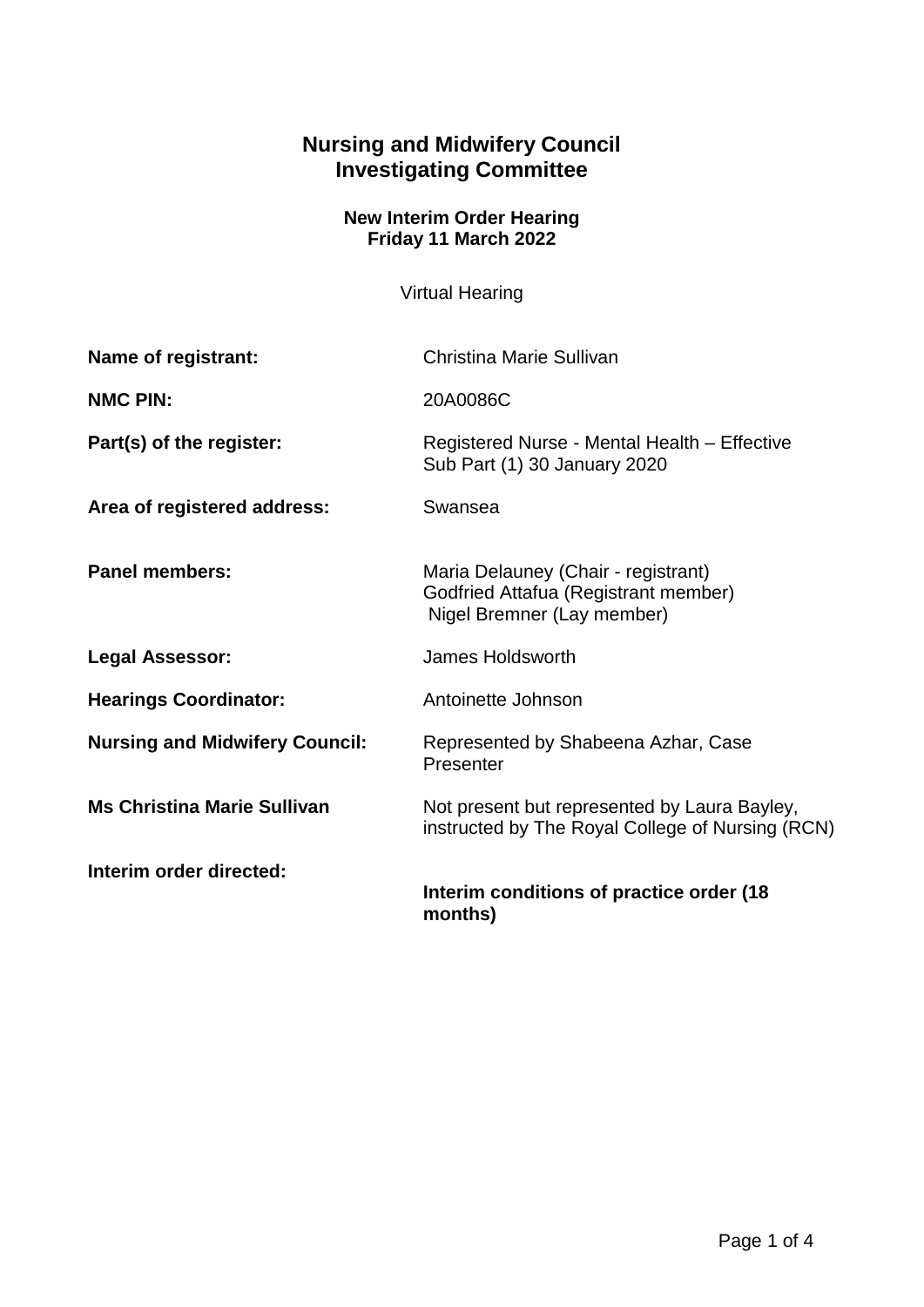## **Decision and reasons on interim order**

The panel decided to make an interim conditions of practice order for a period of 18 months.

The panel has determined that the following conditions are proportionate and appropriate:

*'For the purposes of these conditions, 'employment' and 'work' mean any paid or unpaid post in a nursing, midwifery or nursing associate role. Also, 'course of study' and 'course' mean any course of educational study connected to nursing, midwifery or nursing associates.*

- *1. You must confine your employment as a registered nurse to a sole substantive employer, or, if working through an agency, to work only in one clinical setting.*
- *2. You must not be involved in medication management including medication administration unless you are being directly supervised by a registered nurse when doing so and until you are assessed by a registered nurse as competent to manage medication without direct supervision. Evidence of such assessments must be provided promptly to any agency you work for and to the NMC.*
- *3. Subject to condition 2, you must ensure that you are supervised by a registered nurse anytime you are working. Such supervision should consist of:*
	- *a) Working on the same shift as but not necessarily directly observed by a registered nurse.*
	- *b) Fortnightly meetings with your line manager, mentor or supervisor at any place of employment to discuss your conduct and clinical competence with particular reference to medicines management and administration.*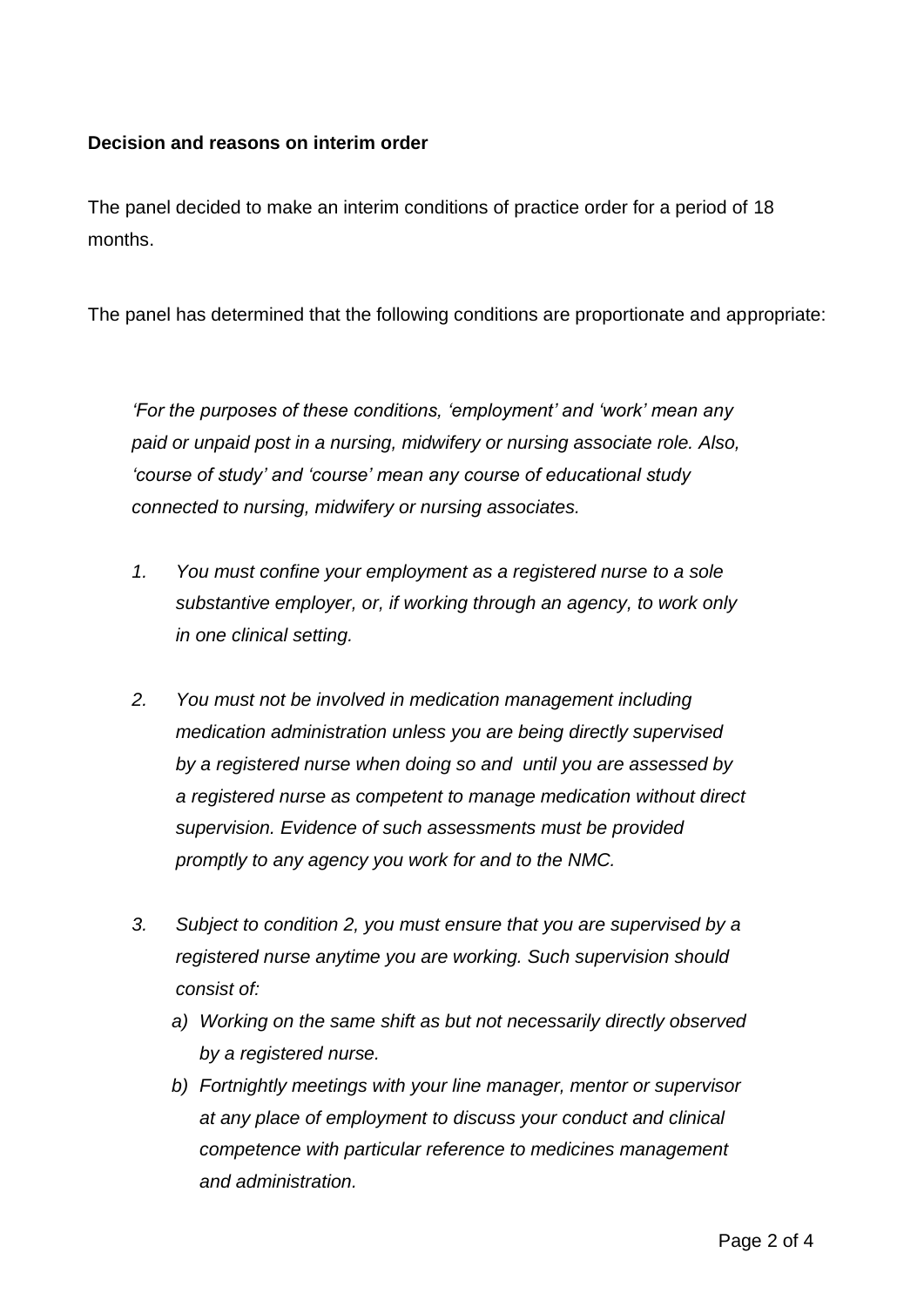- *4. You must send your case officer a report from your line manager, mentor, or supervisor at any place of employment prior to any review of this order. This report must comment on your conduct and clinical competence with particular reference to medicines management and administration.*
- *5. You must keep us informed about anywhere you are working by:* 
	- *a) Telling your case officer within seven days of accepting or leaving any employment.*
	- *b) Giving your case officer your employer's contact details.*
- *6. You must keep us informed about anywhere you are studying by:* 
	- *a) Telling your case officer within seven days of accepting any course of study.*
	- *b) Giving your case officer the name and contact details of the organisation offering that course of study.*
- *7. You must immediately give a copy of these conditions to:* 
	- *a) Any organisation or person you work for.*
	- *b) Any agency you apply to or are registered with for work.*
	- *c) Any employers you apply to for work (at the time of application).*
	- *d) Any establishment you apply to (at the time of application), or with which you are already enrolled, for a course of study.*
- *8. You must tell your case officer, within seven days of your becoming aware of:*
	- *a) Any clinical incident you are involved in.*
	- *b) Any investigation started against you.*